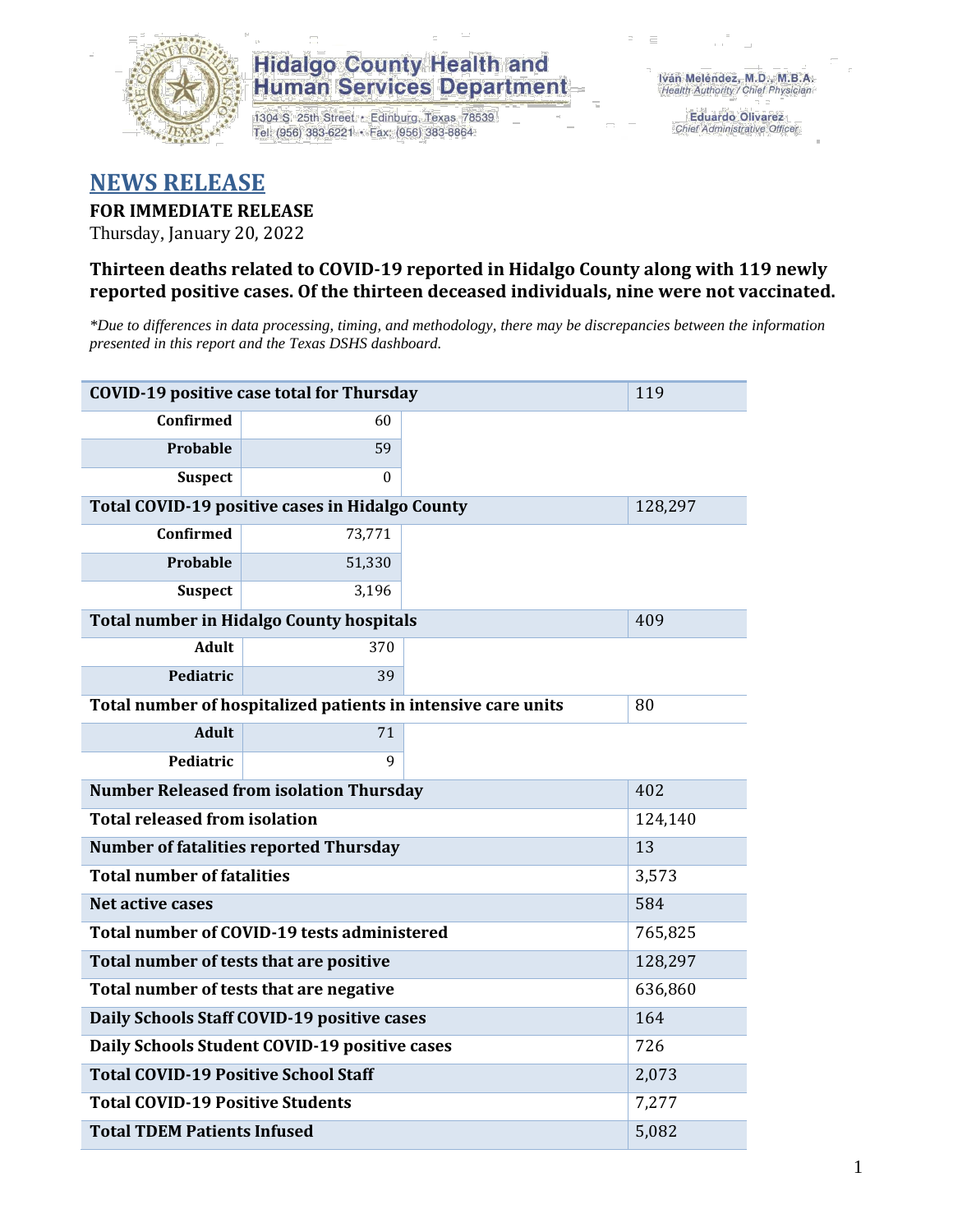

### **Hidalgo County Health and Human Services Department**

1304 S. 25th Street · Edinburg, Texas 78539 Tel: (956) 383-6221 · Fax: (956) 383-8864

**Eduardo Olivarez** Chief Administrative Officer

*Hidalgo County uses the case status definition provided by the Texas Department of State Health Service's 2020 Epi Case Criteria Guide revised November 2020.*

- *1. Confirmed: A person who has tested positive through a molecular or PCR (oral or nasal swabs) test that looks for the presence of the virus's genetic material.*
- *2. Probable: A person who meets presumptive laboratory evidence through detection of COVID-19 by antigen test in a respiratory specimen.*
- *3. Suspect: A person who meets supported laboratory evidence through detection of specific antibodies in serum, plasma, whole body, and no prior history of being confirmed or probable case.*

*For more information of case status definition for COVID-19, please refer to:*

<https://www.dshs.state.tx.us/IDCU/investigation/epi-case-criteria-guide/2020-Epi-Case-Criteria-Guide.pdf>

| <b>Age Range</b> | <b>Number of Cases</b> |
|------------------|------------------------|
| $0 - 11$         | 21                     |
| 12-19            | 10                     |
| 20 <sub>s</sub>  | 19                     |
| 30s              | 25                     |
| 40 <sub>s</sub>  | 13                     |
| 50s              | 6                      |
| 60s              | 15                     |
| $70+$            | 10                     |
| Total:           | 119                    |

#### Case Breakdown by Age Group:

|              | <b>Age Range</b> | <b>Gender</b> | <b>City</b> |
|--------------|------------------|---------------|-------------|
| 1            | 20s              | Female        | Donna       |
| $\mathbf{2}$ | 30s              | Female        | Donna       |
| 3            | $70+$            | Female        | Edinburg    |
| 4            | $70+$            | Female        | Edinburg    |
| 5            | $70+$            | Male          | Edinburg    |
| 6            | 70+              | Female        | McAllen     |
| 7            | 40s              | Male          | Mission     |
| 8            | 70+              | Female        | Mission     |
| 9            | $70+$            | Male          | Mission     |
| 10           | 70+              | Male          | Mission     |
| 11           | 60s              | Female        | Undisclosed |
| 12           | 70+              | Male          | Undisclosed |
| 13           | $70+$            | Male          | San Juan    |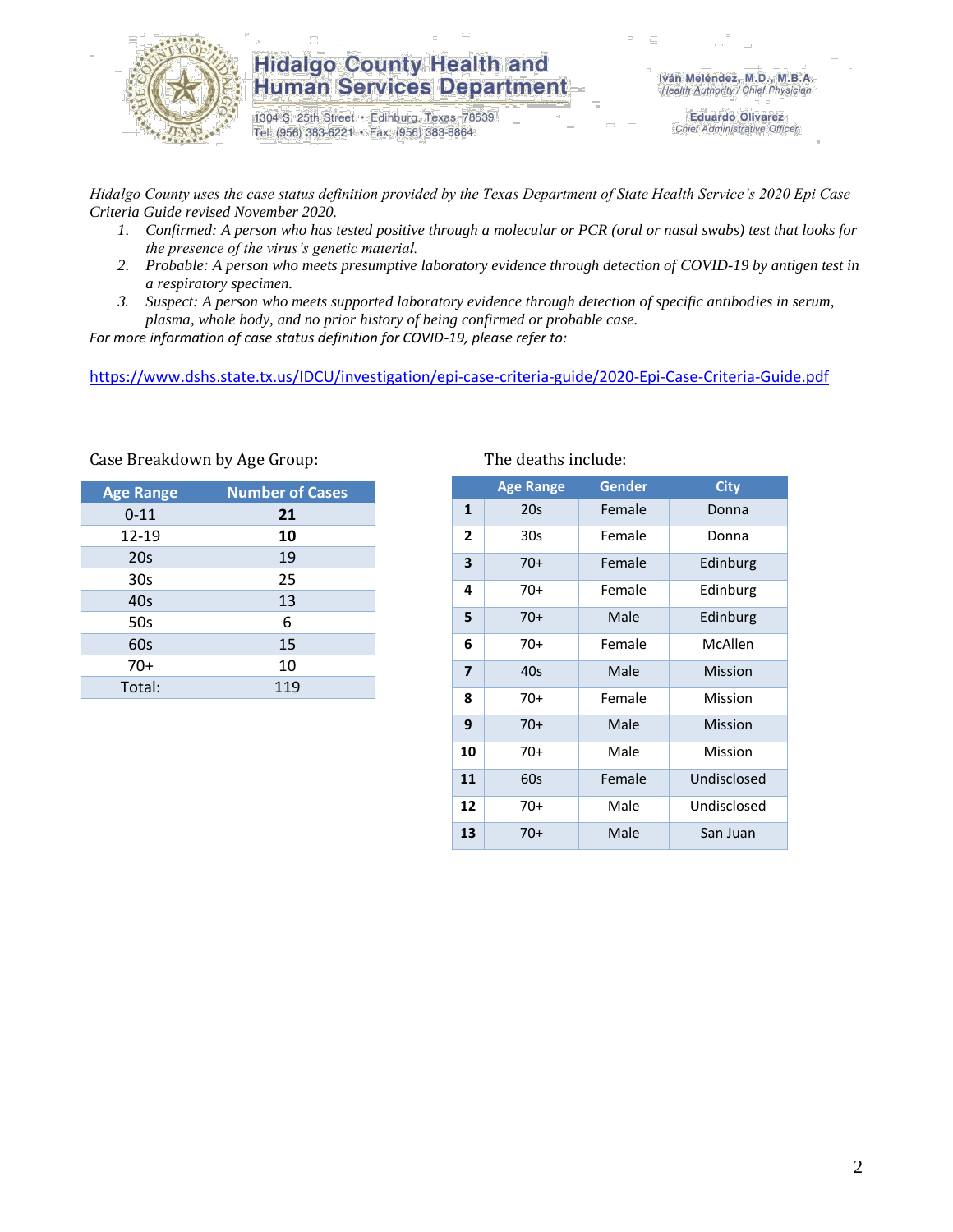

# **Hidalgo County Health and<br>Human Services Department**

1304 S. 25th Street • Edinburg, Texas 78539<br>Tel: (956) 383-6221 • Fax: (956) 383-8864

Eduardo Olivarez<br>Chief Administrative Officer

#### Thursday, January 20, 2022 positive cases include:

|                | <b>Age Range</b> | Gender                                                                                                     | <b>City</b> |    | <b>Age Range</b> | Gender    | <b>City</b> |
|----------------|------------------|------------------------------------------------------------------------------------------------------------|-------------|----|------------------|-----------|-------------|
| 1              | 30 <sub>s</sub>  | M                                                                                                          | Mission     | 61 | 60s              | F         | Mission     |
| $\overline{2}$ | 20s              | F                                                                                                          | Weslaco     | 62 | 20s              | м         | Undisclosed |
| 3              | $0 - 19$         | F                                                                                                          | Mercedes    | 63 | 20s              | M         | Edinburg    |
| 4              | 30s              | M                                                                                                          | Pharr       | 64 | 60s              | F         | Pharr       |
| 5              | $0 - 19$         | M                                                                                                          | Alton       | 65 | 50s              | F         | McAllen     |
| 6              | 30 <sub>s</sub>  | F                                                                                                          | Hidalgo     | 66 | 30 <sub>s</sub>  | F         | Undisclosed |
| $\overline{7}$ | $0 - 19$         | F                                                                                                          | Alton       | 67 | 50s              | F         | Undisclosed |
| 8              | 20s              | F                                                                                                          | Edinburg    | 68 | 20s              | F         | Undisclosed |
| 9              | $70+$            | F                                                                                                          | Edinburg    | 69 | 60s              | F         | Undisclosed |
| 10             | 40s              | F                                                                                                          | Edinburg    | 70 | 30 <sub>s</sub>  | F         | Alamo       |
| 11             | $0 - 19$         | M                                                                                                          | Mission     | 71 | $70+$            | F         | Pharr       |
| 12             | 20s              | F                                                                                                          | Pharr       | 72 | 60s              | M         | Undisclosed |
| 13             | 60s              | $\mathsf{M}% _{T}=\mathsf{M}_{T}\!\left( a,b\right) ,\ \mathsf{M}_{T}=\mathsf{M}_{T}\!\left( a,b\right) ,$ | Edinburg    | 73 | 40s              | F         | McAllen     |
| 14             | 40s              | F                                                                                                          | McAllen     | 74 | 30s              | M         | McAllen     |
| 15             | $0 - 19$         | M                                                                                                          | Hidalgo     | 75 | 20s              | F         | McAllen     |
| 16             | $0 - 19$         | M                                                                                                          | Mission     | 76 | $0 - 19$         | M         | McAllen     |
| 17             | $0 - 19$         | M                                                                                                          | Donna       | 77 | $0 - 19$         | F         | McAllen     |
| 18             | 30 <sub>s</sub>  | M                                                                                                          | McAllen     | 78 | 30s              | M         | McAllen     |
| 19             | $70+$            | F                                                                                                          | Edinburg    | 79 | 60s              | M         | Mission     |
| 20             | $0 - 19$         | F                                                                                                          | Undisclosed | 80 | 60s              | M         | Weslaco     |
| 21             | 40s              | M                                                                                                          | Edinburg    | 81 | 30 <sub>s</sub>  | M         | Weslaco     |
| 22             | 60s              | M                                                                                                          | Donna       | 82 | 60s              | M         | Donna       |
| 23             | $70+$            | F                                                                                                          | Weslaco     | 83 | $70+$            | M         | Edinburg    |
| 24             | 40s              | F                                                                                                          | Weslaco     | 84 | 30s              | M         | Undisclosed |
| 25             | 30 <sub>s</sub>  | F                                                                                                          | Alton       | 85 | 20s              | F         | McAllen     |
| 26             | $0 - 19$         | M                                                                                                          | Alton       | 86 | 30s              | M         | Mission     |
| 27             | 30s              | F                                                                                                          | McAllen     | 87 | 60s              | F         | Alton       |
| 28             | 30s              | F                                                                                                          | Mercedes    | 88 | 40s              | M         | Edinburg    |
| 29             | $0 - 19$         | M                                                                                                          | Weslaco     | 89 | 40s              | M         | Pharr       |
| 30             | 40s              | F                                                                                                          | Pharr       | 90 | 30s              | M         | McAllen     |
| 31             | 20s              | F                                                                                                          | Edinburg    | 91 | 30 <sub>s</sub>  | ${\sf M}$ | Weslaco     |
| 32             | 30 <sub>s</sub>  | F                                                                                                          | Donna       | 92 | 30 <sub>s</sub>  | F         | Donna       |
| 33             | 60s              | M                                                                                                          | Weslaco     | 93 | $0 - 19$         | F         | McAllen     |
| 34             | $0 - 19$         | F                                                                                                          | Edinburg    | 94 | $0 - 19$         | F         | Mission     |
| 35             | 30 <sub>s</sub>  | F                                                                                                          | Weslaco     | 95 | 30 <sub>s</sub>  | F         | Mission     |
| 36             | 30 <sub>s</sub>  | F                                                                                                          | Donna       | 96 | $0 - 19$         | M         | Edinburg    |